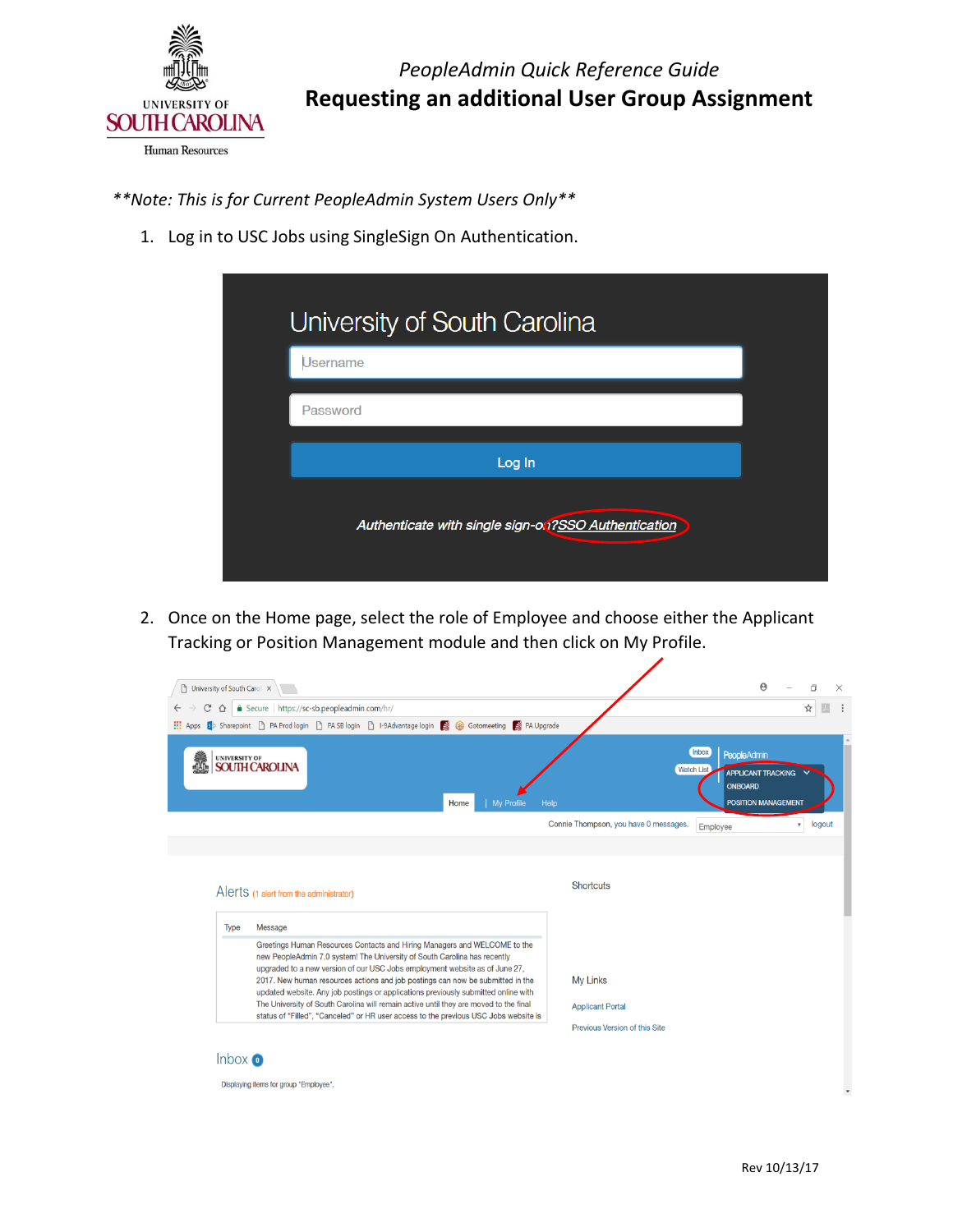

*PeopleAdmin Quick Reference Guide*  **Requesting an additional User Group Assignment** 

3. Click on the Take Action On User button and select Request Group Change.

| University of South Carol X                                                                                                                                                                         |                                                                        |      |            |      |                                                                                                          |                            | $\boldsymbol{\Theta}$                      | O                   | X                      |
|-----------------------------------------------------------------------------------------------------------------------------------------------------------------------------------------------------|------------------------------------------------------------------------|------|------------|------|----------------------------------------------------------------------------------------------------------|----------------------------|--------------------------------------------|---------------------|------------------------|
| △ ● Secure   https://sc-sb.peopleadmin.com/hr/users/5760<br>$\leftarrow$ $\rightarrow$<br>C                                                                                                         |                                                                        |      |            |      |                                                                                                          |                            |                                            | ☆                   |                        |
| Apps Ste Sharepoint he PA Prod login he PA SB login he 9Advantage login Ste Gotomeeting Ste PA Upgrade                                                                                              |                                                                        |      |            |      |                                                                                                          |                            |                                            |                     |                        |
| UNIVERSITY OF<br>SOUTH CAROLINA<br>i.                                                                                                                                                               |                                                                        | Home | My Profile | Help |                                                                                                          | Inbox<br><b>Watch List</b> | <b>PeopleAdmin</b><br>APPLICANT TRACKING V |                     |                        |
|                                                                                                                                                                                                     |                                                                        |      |            |      | Connie Thompson, you have 0 messages.                                                                    |                            |                                            | $\mathbf{v}$ logout |                        |
| Users / Connie Thompson ()                                                                                                                                                                          |                                                                        |      |            |      |                                                                                                          | Employee                   |                                            |                     |                        |
| User: Connie Thompson<br><b>Current Status: Approved</b><br>Connie Thompson<br>Employee<br>Username:<br>Supervisor: N/A<br>Email: emailaddress@zed.zed<br>Phone:<br><b>Manage Emails</b><br>Summary | Groups<br><b>Academic Affairs</b><br><b>Applicant Reviewer</b><br>More |      |            |      | <b>ITEM ACTIONS</b><br><b>Edit Profile</b><br><b>Request Group Change</b><br><b>Manage System Emails</b> | Take Action On User v      |                                            |                     |                        |
| <b>O</b> User Details Edit<br>Account Information                                                                                                                                                   |                                                                        |      |            |      |                                                                                                          |                            |                                            |                     | $\overline{\mathbf v}$ |

 4. At the bottom of the page, select the new user group from the dropdown that you are requesting to be added to your account and click Request New Group.